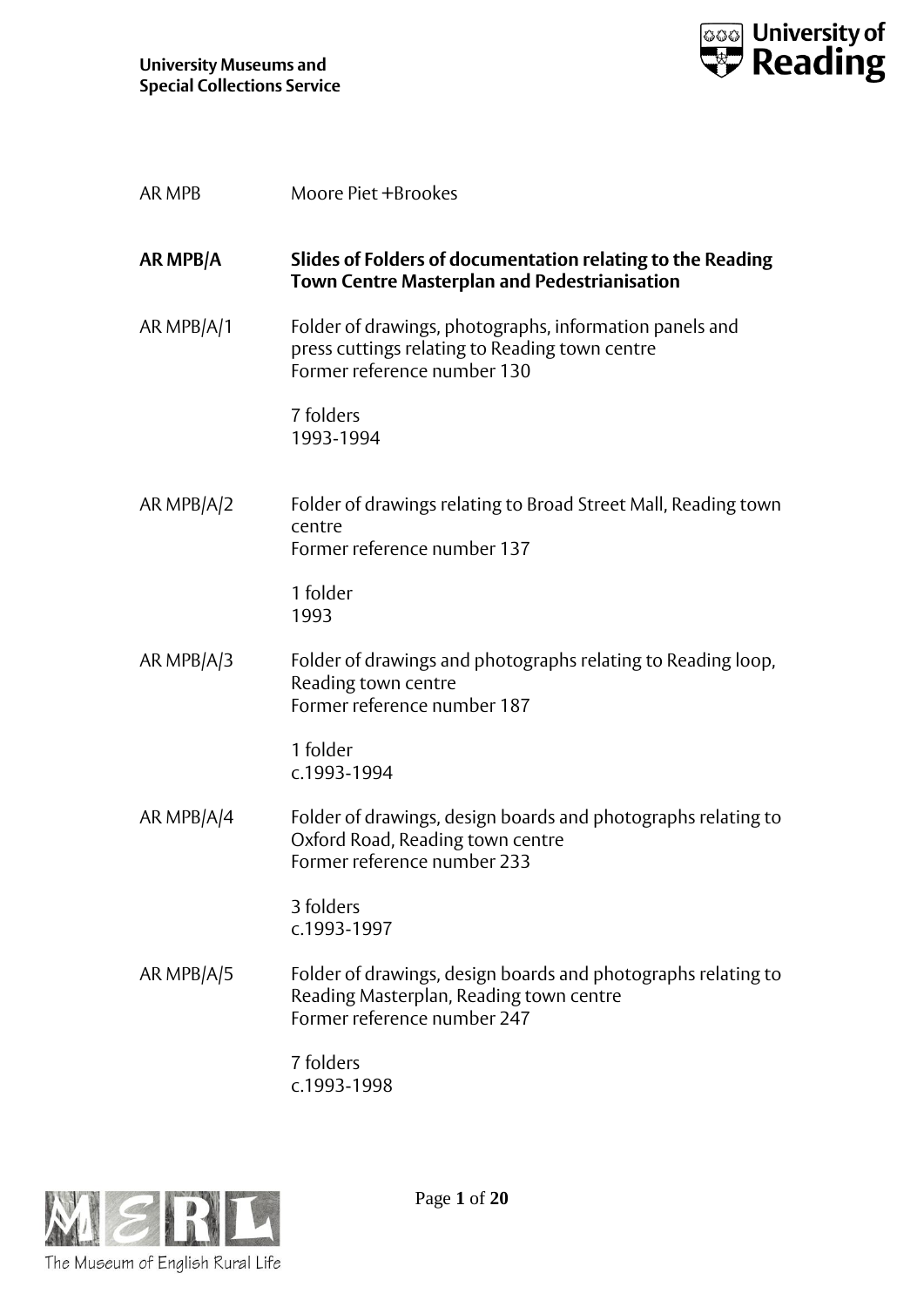

| AR MPB/A/6 | Folder of drawings relating to Reading town centre<br>Former reference number 275 |
|------------|-----------------------------------------------------------------------------------|
|            |                                                                                   |

1 folder 2000

AR MPB/A/7 Folder of drawings and maps relating to Reading town centre

1 folder Undated [c.1993-2000]

- **AR MPB PH Photographic Records**
- *AR MPB PH5 Slides and transparencies*
- AR MPB PH5/A Places
- AR MPB PH5/A/1 Slides of Amsterdam

1 folder 1990s

AR MPB PH5/A/2 Slides of Abergavenny

1 folder 1990s

AR MPB PH5/A/3 Slides of Aztec West [Bristol]

1 folder 1990s



Page **2** of **20**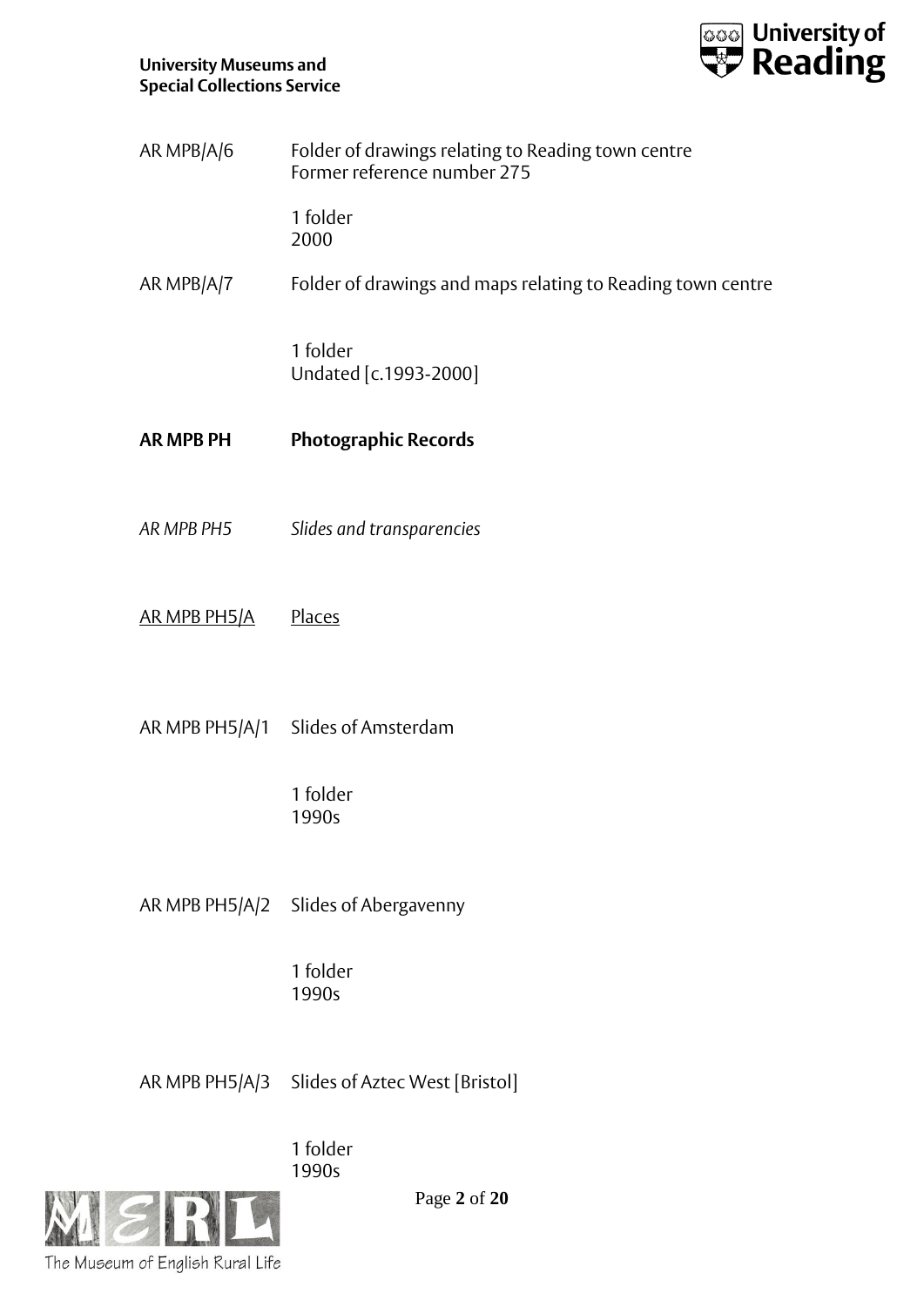

| AR MPB PH5/A/4 Slides of Barking |                                                     |
|----------------------------------|-----------------------------------------------------|
|                                  | 1 folder<br>1990s                                   |
|                                  | AR MPB PH5/A/5 Slides of Basingstoke                |
|                                  | 1 folder<br>1990s                                   |
|                                  | AR MPB PH5/A/6 Slides of Basingstoke - Eastrop Park |
|                                  | 1 folder<br>1990s                                   |
|                                  | AR MPB PH5/A/7 Slides of Belgium - Liege            |
|                                  | 1 folder<br>1990s                                   |
|                                  | AR MPB PH5/A/8 Slides of Borehamwood                |
|                                  | 1 folder<br>1990s                                   |
|                                  | AR MPB PH5/A/9 Slides of Bracknell                  |
|                                  | 1 folder<br>1990s                                   |
| AR MPB<br>PH5/A/10               | Slides of Bridgnorth                                |
|                                  | 1 folder<br>1990s                                   |



Page **3** of **20**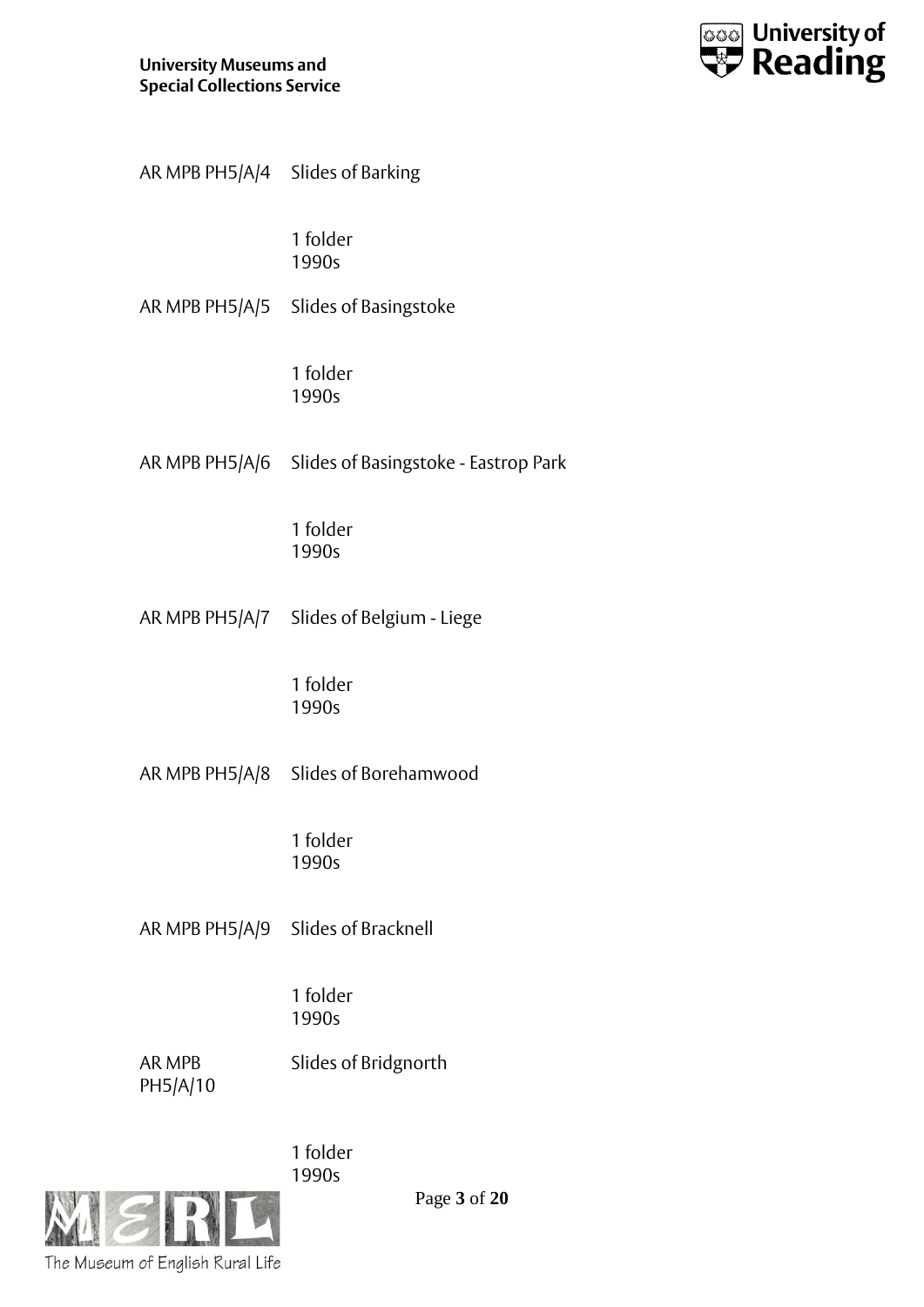

| AR MPB<br>PH5/A/11        | Slides of Broadgate          |
|---------------------------|------------------------------|
|                           | 1 folder<br>1990s            |
| <b>AR MPB</b><br>PH5/A/12 | <b>Slides of Broadstairs</b> |
|                           | 1 folder<br>1990s            |
| AR MPB<br>PH5/A/13        | <b>Slides of Bruges</b>      |
|                           | 1 folder<br>1990s            |
| <b>AR MPB</b><br>PH5/A/14 | Slides of Buckingham         |
|                           | 1 folder<br>1990s            |
| <b>AR MPB</b><br>PH5/A/15 | Slides of Burgess Park       |
|                           | 1 folder<br>1990s            |
| <b>AR MPB</b><br>PH5/A/16 | <b>Slides of Buxton</b>      |
|                           | 1 folder                     |



Page **4** of **20**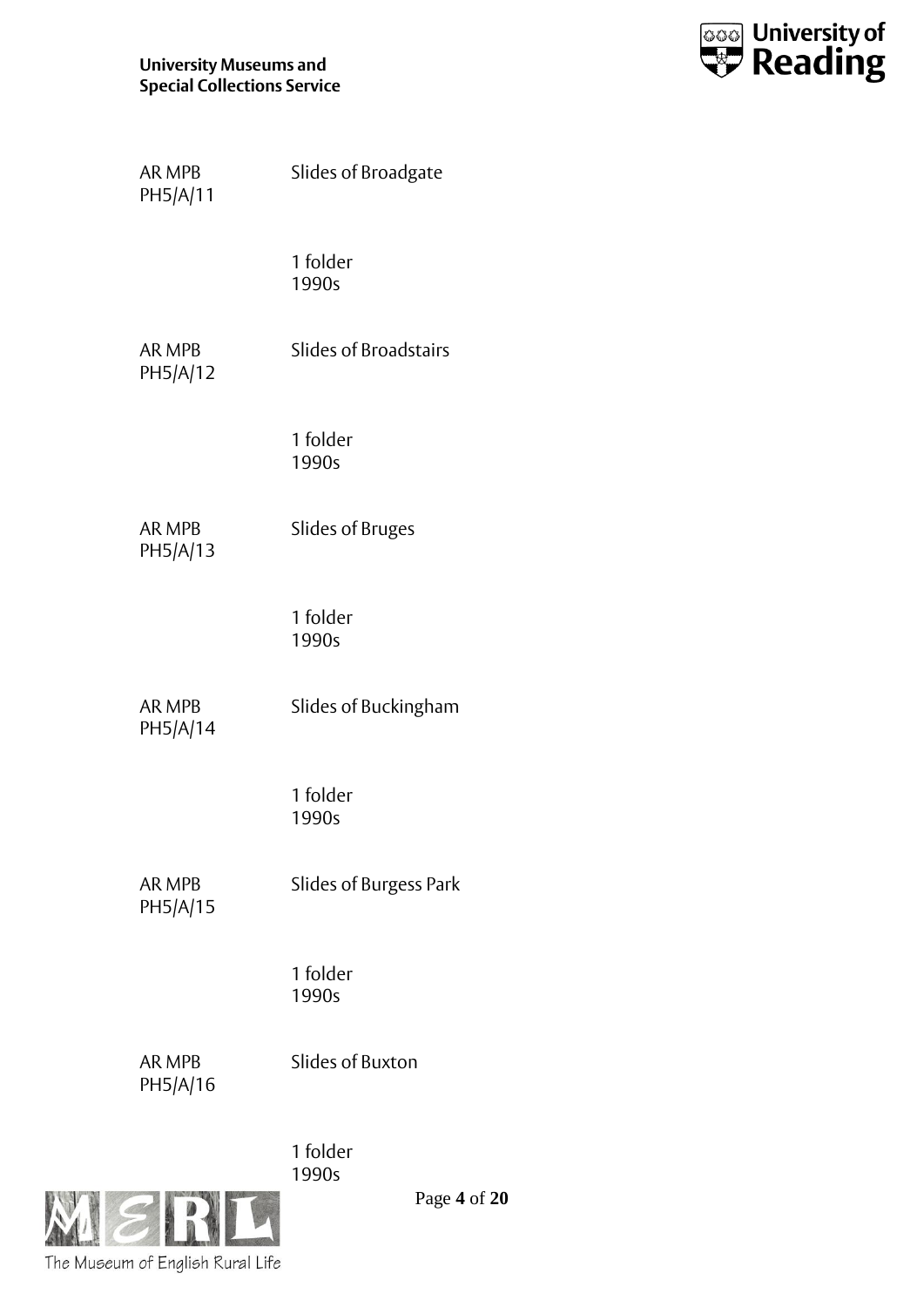

| AR MPB<br>PH5/A/17        | Slides of Canary Wharf         |
|---------------------------|--------------------------------|
|                           | 1 folder<br>1990s              |
| AR MPB<br>PH5/A/18        | Slides of Canterbury           |
|                           | 1 folder<br>1990s              |
| <b>AR MPB</b><br>PH5/A/19 | Slides of Cardiff              |
|                           | 1 folder<br>1990s              |
| <b>AR MPB</b><br>PH5/A/20 | Slides of Chepstow             |
|                           | 1 folder<br>1990s              |
| <b>AR MPB</b><br>PH5/A/21 | Slides of Chesterfield         |
|                           | 1 folder<br>1990s              |
| <b>AR MPB</b><br>PH5/A/22 | <b>Slides of Compton Acres</b> |
|                           | 1 folder                       |

The Museum of English Rural Life

Page **5** of **20**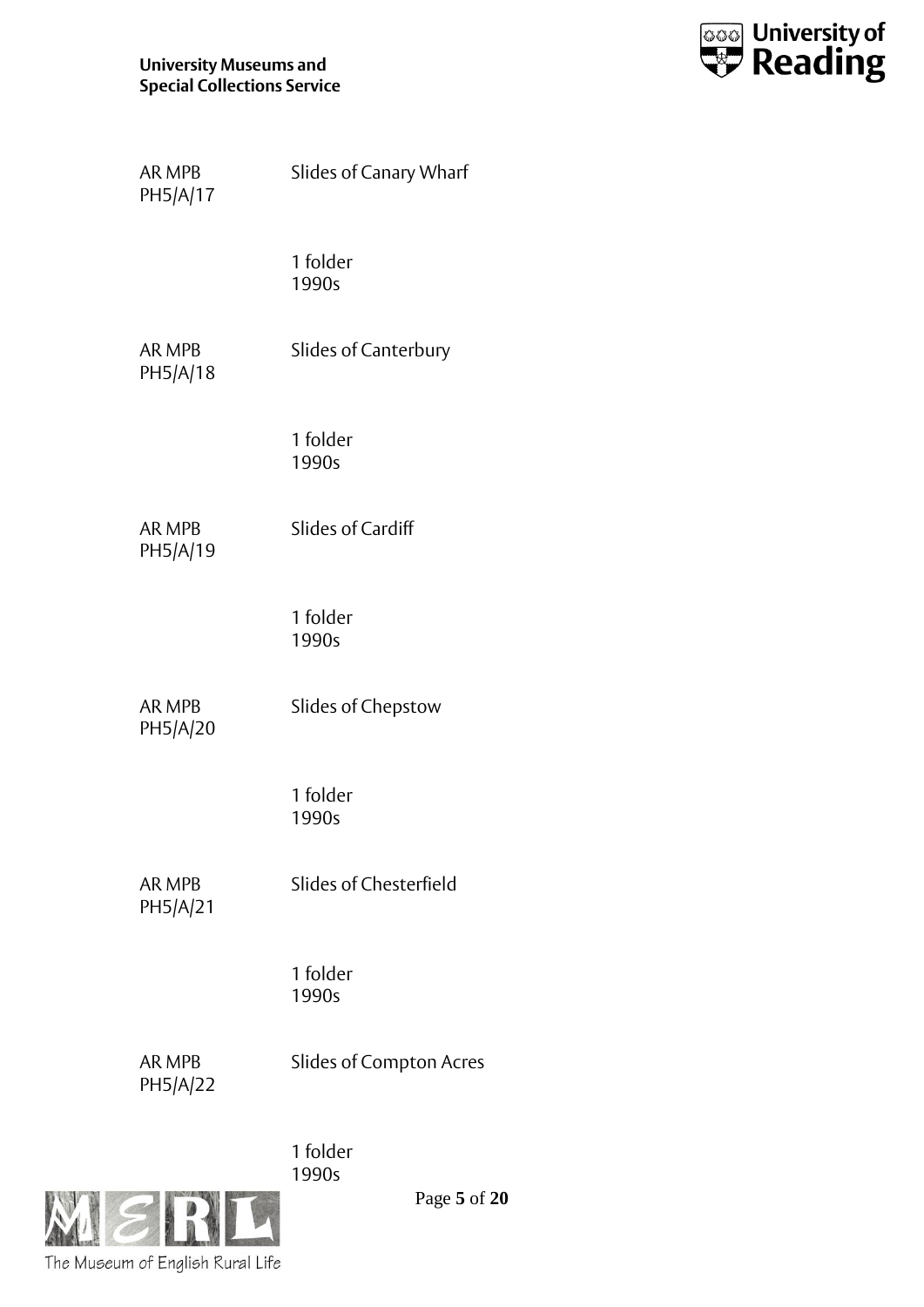

| AR MPB<br>PH5/A/23        | Slides of Covent Garden       |
|---------------------------|-------------------------------|
|                           | 1 folder<br>1990s             |
| <b>AR MPB</b><br>PH5/A/24 | Slides of Crawley             |
|                           | 1 folder<br>1990s             |
| <b>AR MPB</b><br>PH5/A/25 | Slides of Crawley Sainsbury's |
|                           | 1 folder<br>1990s             |
| AR MPB<br>PH5/A/26        | <b>Slides of Dubai</b>        |
|                           | 1 folder<br>1990s             |
| AR MPB<br>PH5/A/27        | Slides of Ealing              |
|                           | 1 folder<br>1990s             |
| AR MPB<br>PH5/A/28        | Slides of Ely                 |
|                           | 1 folder<br>1990s             |



Page **6** of **20**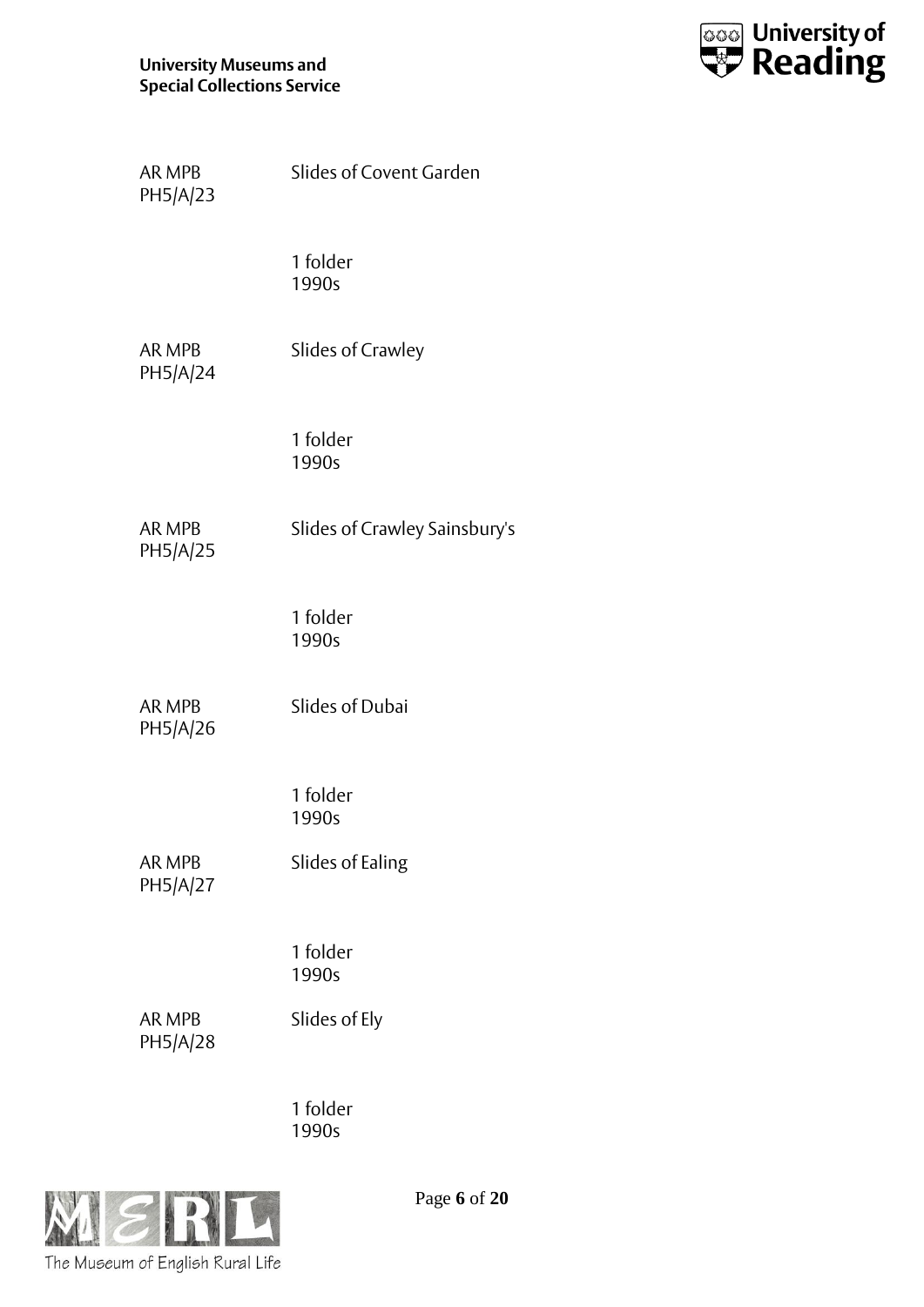

| <b>AR MPB</b><br>PH5/A/29 | Slides of Glastonbury      |
|---------------------------|----------------------------|
|                           | 1 folder<br>1990s          |
| <b>AR MPB</b><br>PH5/A/30 | <b>Slides of Godalming</b> |
|                           | 1 folder<br>1990s          |
| <b>AR MPB</b><br>PH5/A/31 | Slides of Gravesend        |
|                           | 1 folder<br>1990s          |
| AR MPB<br>PH5/A/32        | Slides of Harlesden        |
|                           | 1 folder<br>1990s          |
| <b>AR MPB</b><br>PH5/A/33 | Slides of Harrogate        |
|                           | 1 folder<br>1990s          |
| AR MPB<br>PH5/A/34        | <b>Slides of Hayes</b>     |
|                           | 1 folder                   |



Page **7** of **20**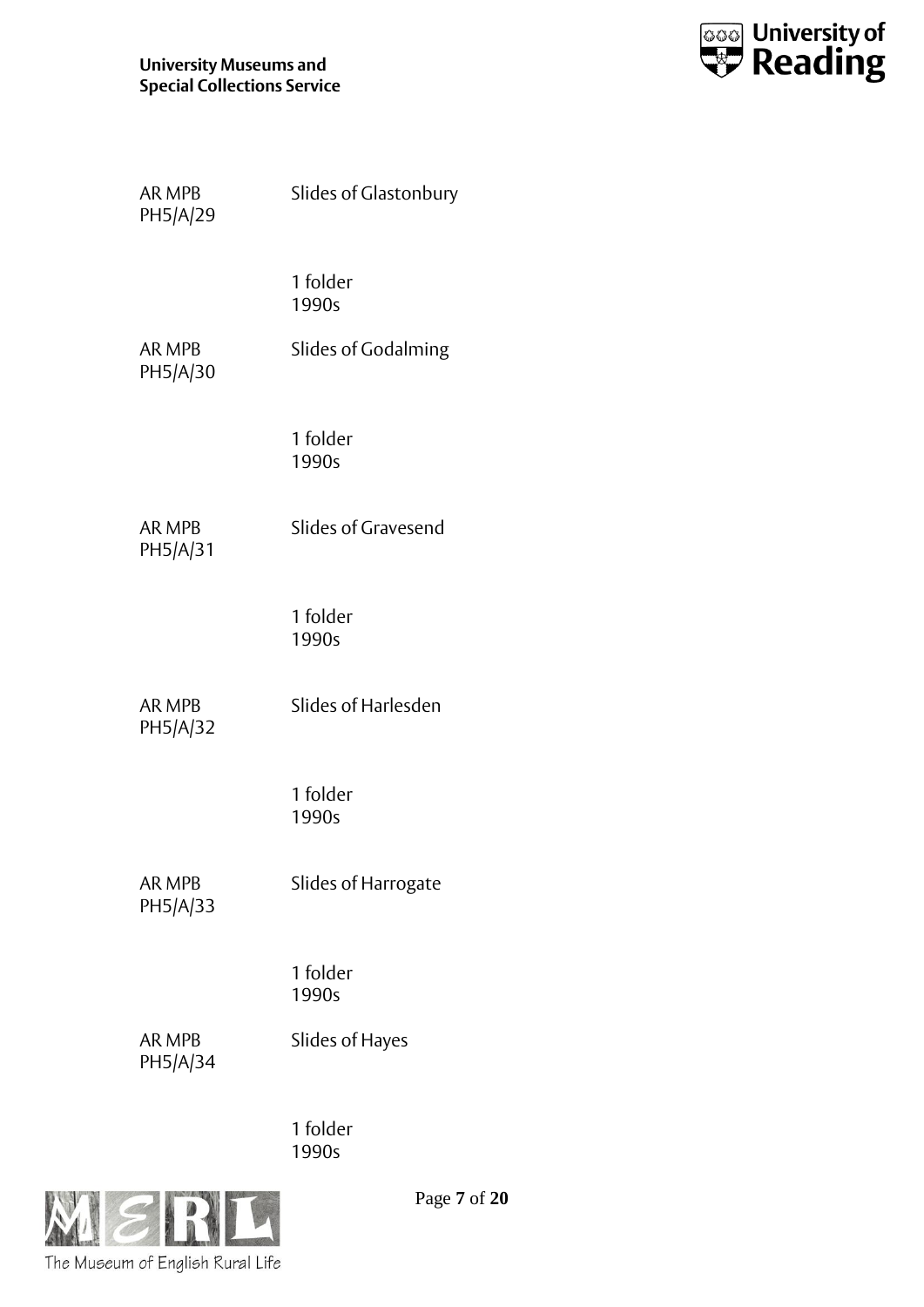

| <b>AR MPB</b><br>PH5/A/35 | Slides of Hereford      |
|---------------------------|-------------------------|
|                           | 1 folder<br>1990s       |
| <b>AR MPB</b><br>PH5/A/36 | Slides of Horsham       |
|                           | 1 folder<br>1990s       |
| AR MPB<br>PH5/A/37        | Slides of Hounslow      |
|                           | 1 folder<br>1990s       |
| AR MPB<br>PH5/A/38        | Slides of Ipswich River |
|                           | 1 folder<br>1990s       |
| AR MPB<br>PH5/A/39        | Slides of Kew           |
|                           | 1 folder<br>1990s       |
| <b>AR MPB</b><br>PH5/A/40 | Slides of Kew Gardens   |
|                           | 1 folder<br>1990s       |



Page **8** of **20**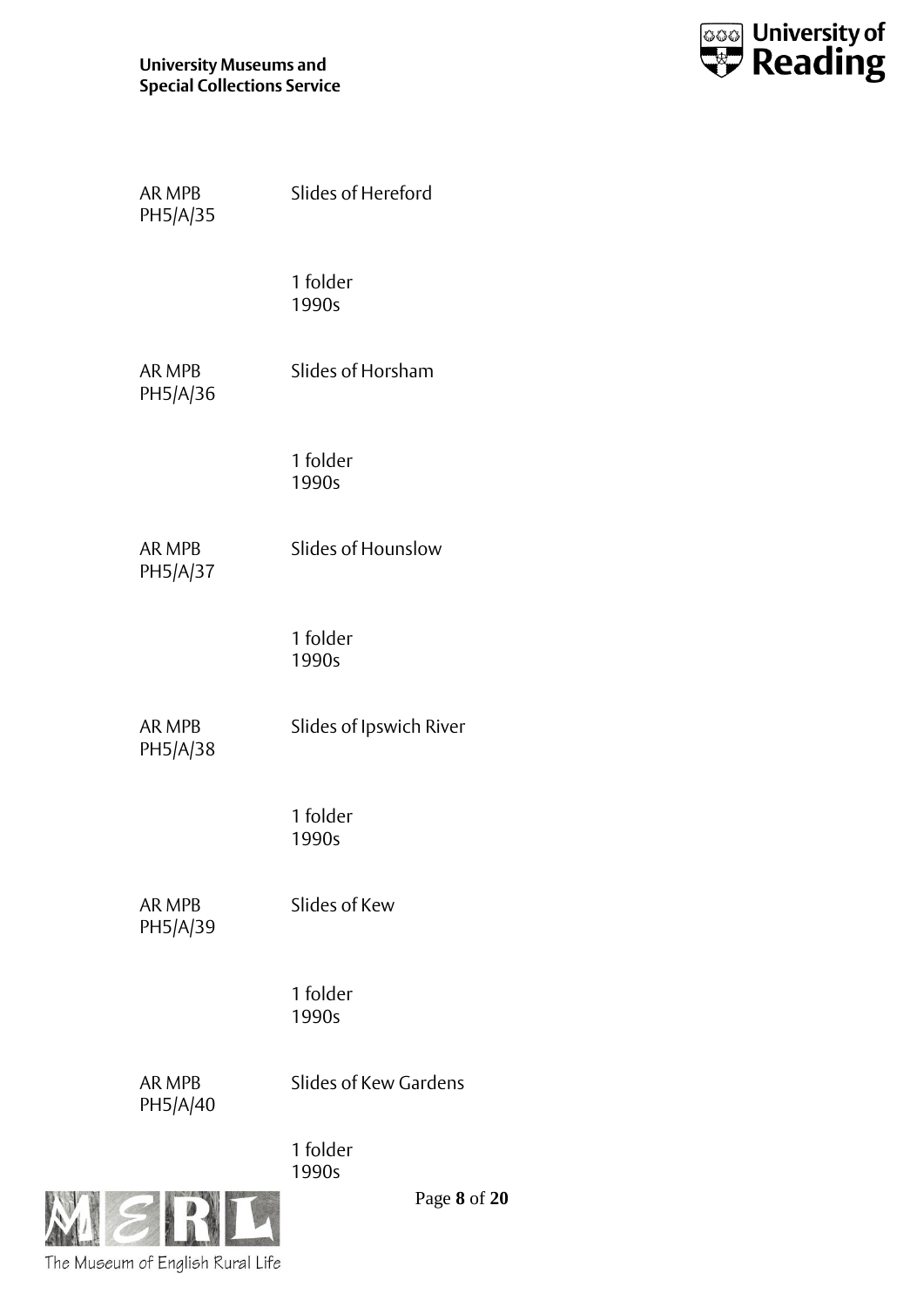

| AR MPB<br>PH5/A/41 | Slides of Leeds                    |
|--------------------|------------------------------------|
|                    | 1 folder<br>1990s                  |
| AR MPB<br>PH5/A/42 | Slides of Leominster               |
|                    | 1 folder<br>1990s                  |
| AR MPB<br>PH5/A/43 | Slides of Lincoln Brayford         |
|                    | 1 folder<br>1990s                  |
| AR MPB<br>PH5/A/44 | Slides of Lincoln City             |
|                    | 1 folder<br>1990s                  |
| AR MPB<br>PH5/A/45 | Slides of Liverpool Street Station |
|                    | 1 folder<br>1990s                  |
| AR MPB<br>PH5/A/46 | Slides of London Somerset House    |
|                    | 1 folder<br>1990s                  |



Page **9** of **20**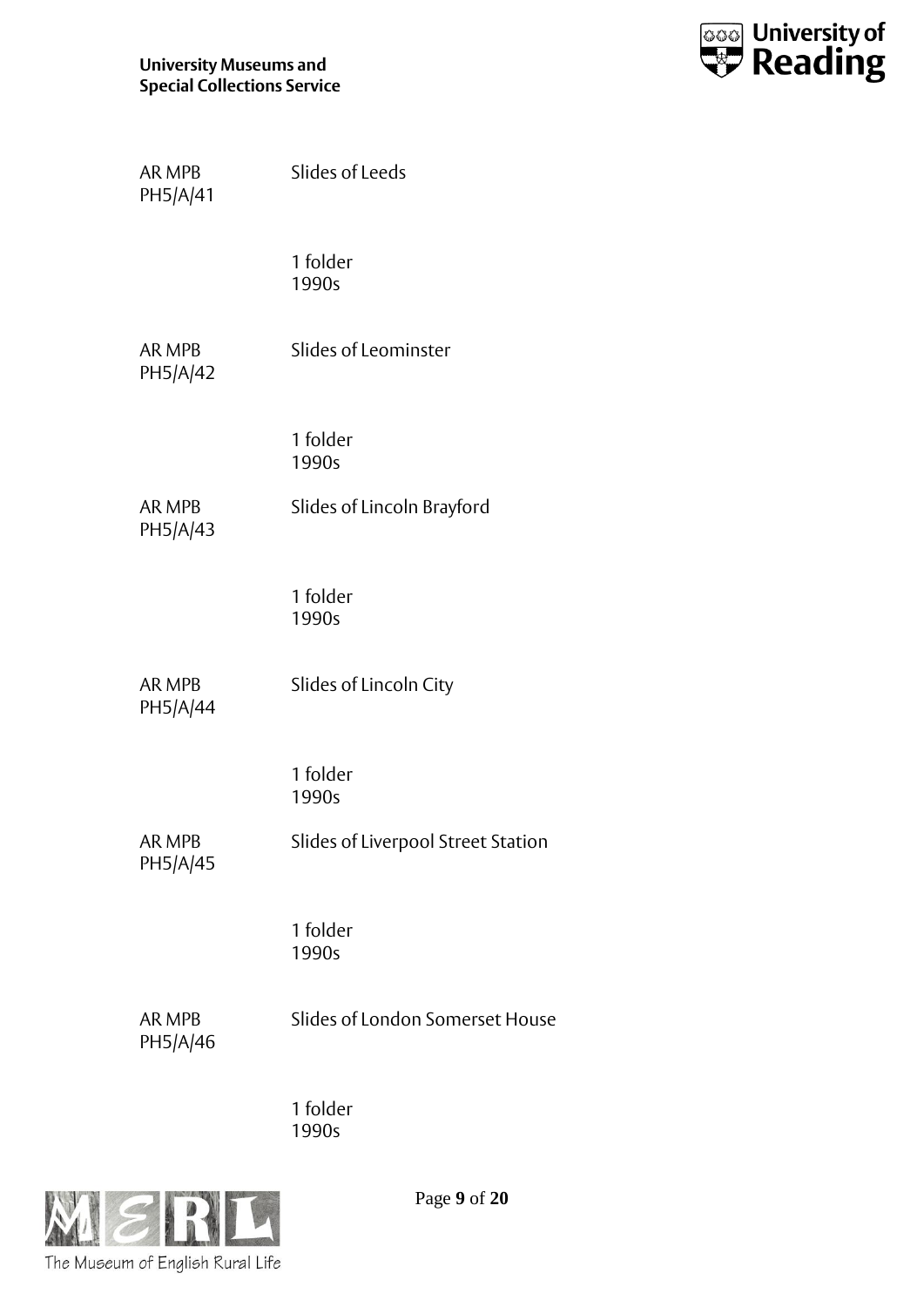

| <b>AR MPB</b><br>PH5/A/47 | Slides of London Wall  |
|---------------------------|------------------------|
|                           | 1 folder<br>1990s      |
| AR MPB<br>PH5/A/48        | Slides of Macclesfield |
|                           | 1 folder<br>1990s      |
| <b>AR MPB</b><br>PH5/A/49 | Slides of Maidenhead   |
|                           | 1 folder<br>1990s      |
| <b>AR MPB</b><br>PH5/A/50 | Slides of Manchester   |
|                           | 1 folder<br>1990s      |
| <b>AR MPB</b><br>PH5/A/51 | Slides of Margate      |
|                           | 1 folder<br>1990s      |
| AR MPB<br>PH5/A/52        | Slides of Newark       |
|                           | 1 folder               |



Page **10** of **20**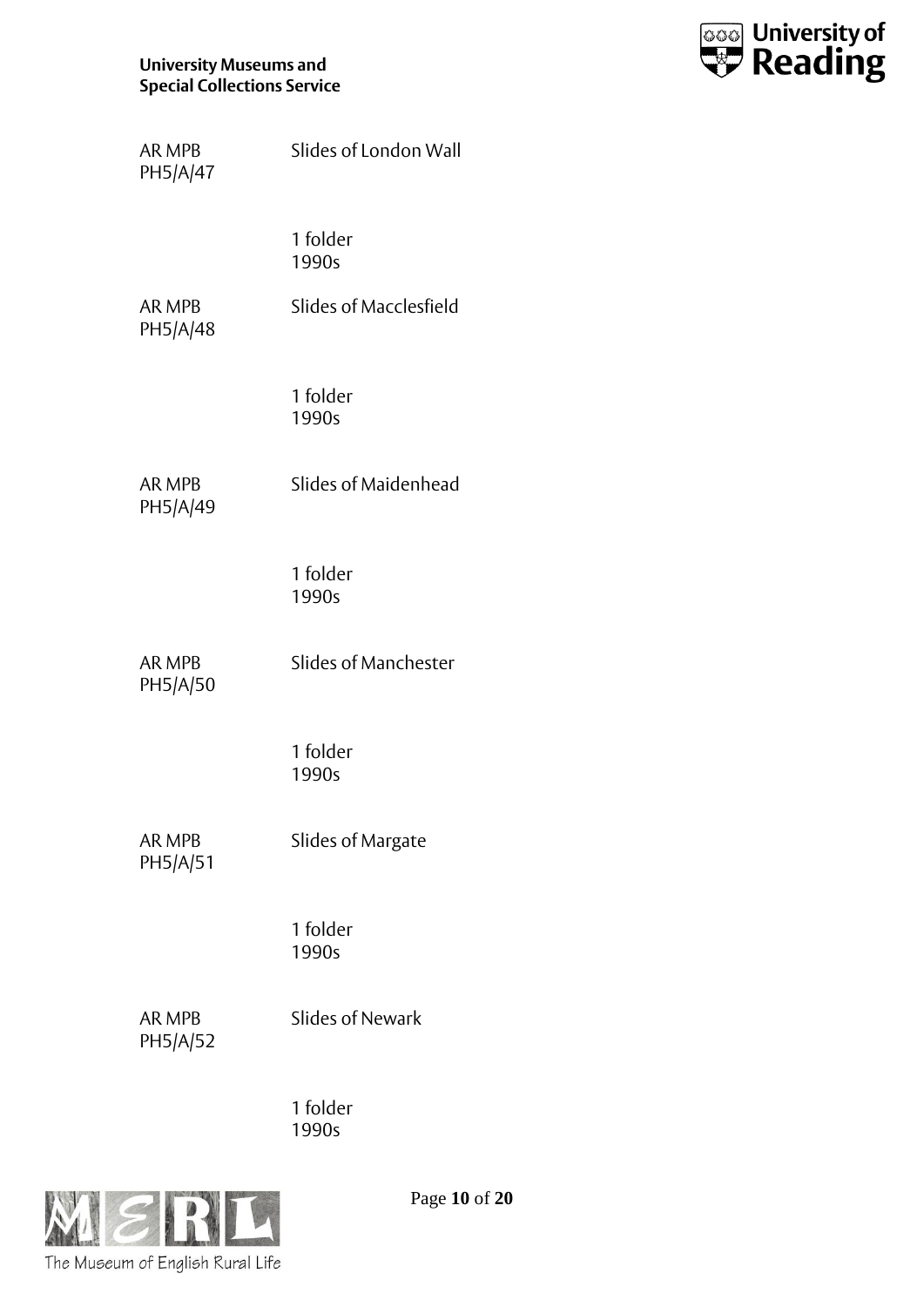

| AR MPB<br>PH5/A/53        | <b>Slides of Norwich</b> |
|---------------------------|--------------------------|
|                           | 1 folder<br>1990s        |
| AR MPB<br>PH5/A/54        | Slides of Nottingham     |
|                           | 1 folder<br>1990s        |
| AR MPB<br>PH5/A/55        | Slides of Petersfield    |
|                           | 1 folder<br>1990s        |
| AR MPB<br>PH5/A/56        | Slides of Poundbury      |
|                           | 1 folder<br>1990s        |
| AR MPB<br>PH5/A/57        | Slides of Ramsgate       |
|                           | 1 folder<br>1990s        |
| <b>AR MPB</b><br>PH5/A/58 | Slides of Reading        |



Page **11** of **20**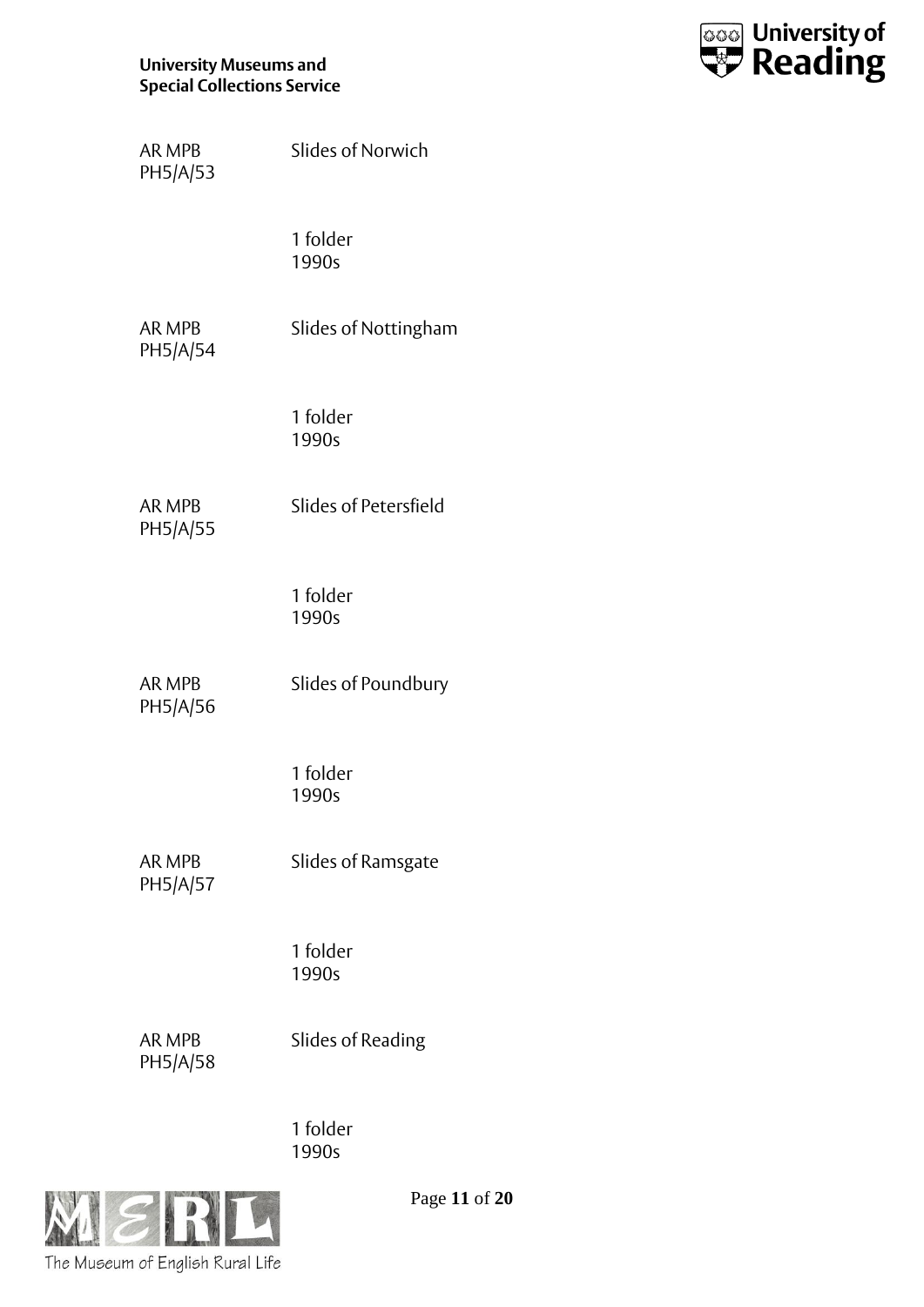

| AR MPB<br>PH5/A/58/1/1 | Slides of Reading site area                 |
|------------------------|---------------------------------------------|
|                        | Former reference 130                        |
|                        | 1 folder<br>1990s                           |
| AR MPB                 | Slides of Reading images                    |
| PH5/A/58/1/2           | Former reference 130                        |
|                        | 1 folder<br>1990s                           |
| <b>AR MPB</b>          | Slides of Reading photographs of drawings   |
| PH5/A/58/1/3           | Former reference 130                        |
|                        | 1 folder<br>1990s                           |
| AR MPB                 | Slides of Reading bricks, samples and trees |
| PH5/A/58/1/4           | Former reference 130                        |
|                        | 1 folder<br>1990s                           |
| <b>AR MPB</b>          | Slides of Reading                           |
| PH5/A/58/1/5           | Former reference 130                        |
|                        | 1 folder<br>1990s                           |
| <b>AR MPB</b>          | Slides of Reading phase 2                   |
| PH5/A/58/1/6           | Former reference 130                        |
|                        | 1 folder<br>1990s                           |



Page **12** of **20**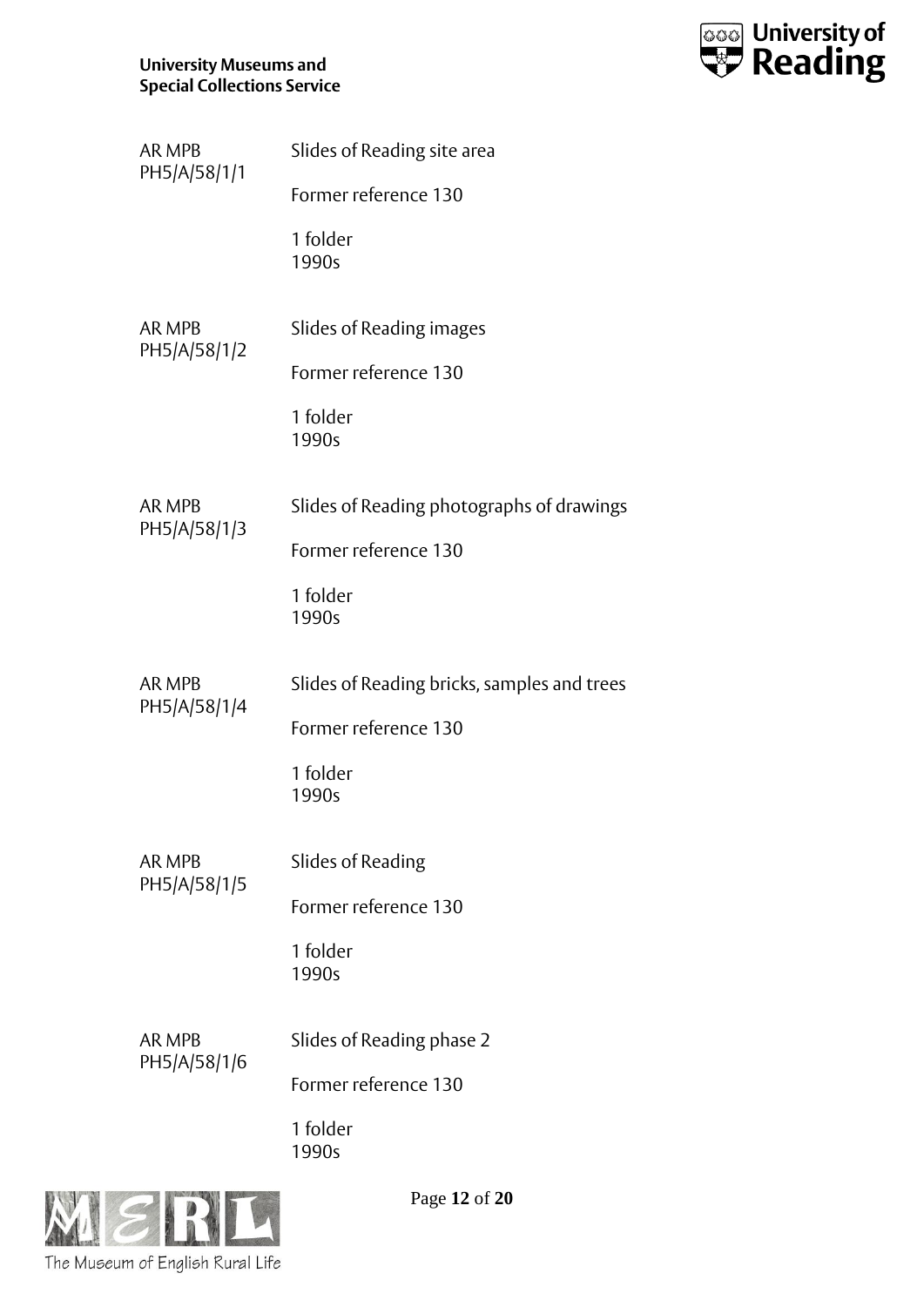

| AR MPB<br>PH5/A/58/1/7      | Slides of Reading miscellaneous            |
|-----------------------------|--------------------------------------------|
|                             | Former reference 130                       |
|                             | 1 folder<br>1990s                          |
| <b>AR MPB</b><br>PH5/A/58/2 | Slides of Reading masterplan               |
|                             | Former reference 187                       |
|                             | 1 folder<br>1990s                          |
| <b>AR MPB</b>               | Slides of Reading                          |
| PH5/A/58/3                  | Former reference 233                       |
|                             | 1 folder<br>1990s                          |
| AR MPB                      | Slides of Reading                          |
| PH5/A/58/4                  | Former reference 247                       |
|                             | 1 folder<br>1990s                          |
| AR MPB<br>PH5/A/58/5        | Slides of Reading                          |
|                             | Former reference 275                       |
|                             | 1 folder<br>1990s                          |
| AR MPB<br>PH5/A/58/6        | Slides of Reading Forbury Gardens and area |
|                             |                                            |



Page **13** of **20**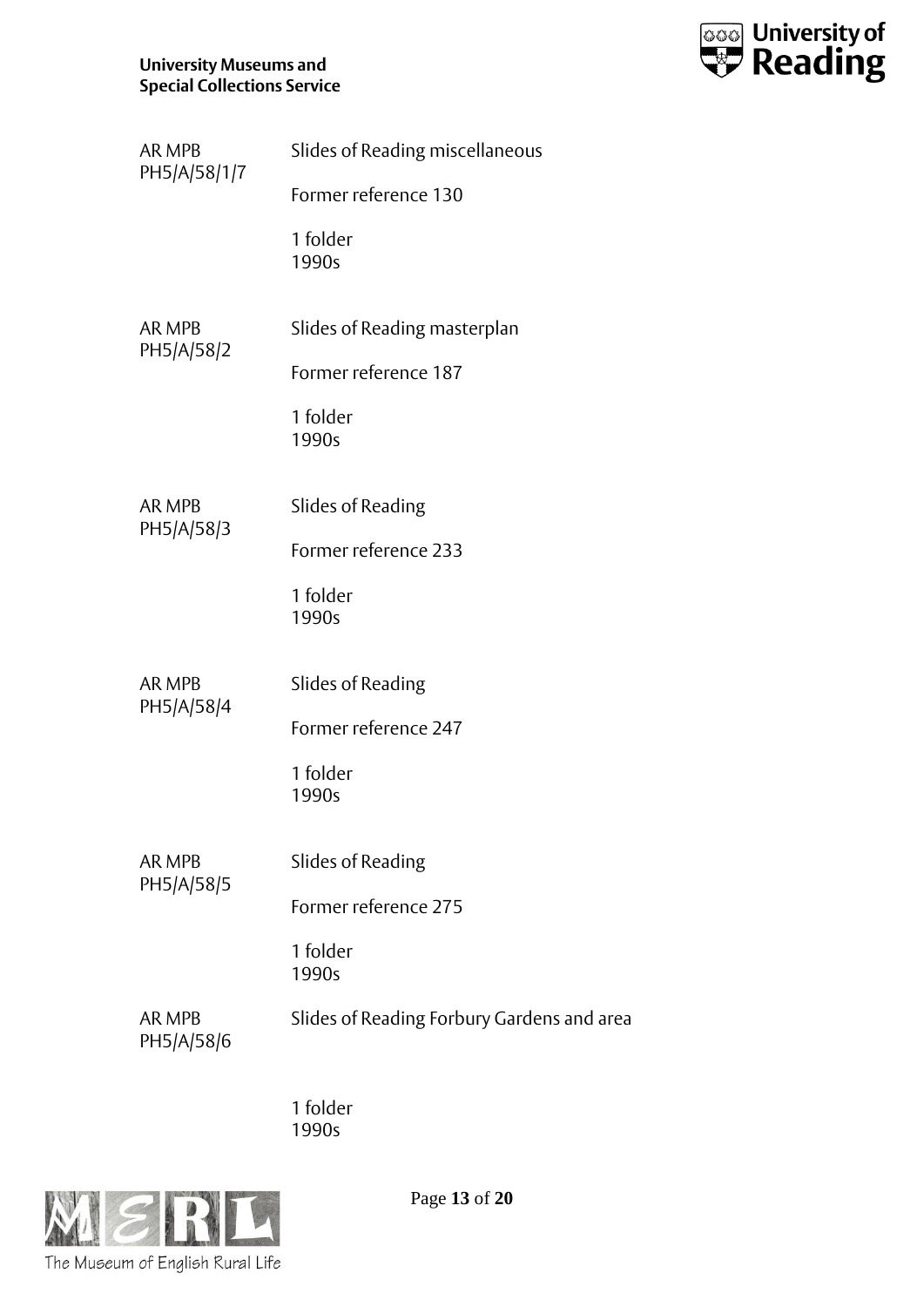

| AR MPB<br>PH5/A/58/7      | Slides of Reading performance area |
|---------------------------|------------------------------------|
|                           | 1 folder<br>1990s                  |
| AR MPB<br>PH5/A/59        | Slides of Rugby                    |
|                           | 1 folder<br>1990s                  |
| AR MPB<br>PH5/A/60        | Slides of Sheffield                |
|                           | 1 folder<br>1990s                  |
| AR MPB<br>PH5/A/61        | Slides of Sherbourne               |
|                           | 1 folder<br>1990s                  |
| AR MPB<br>PH5/A/62        | Slides of Shrewsbury               |
|                           | 1 folder<br>1990s                  |
| <b>AR MPB</b><br>PH5/A/63 | <b>Slides of Saint Pauls</b>       |
|                           | 1 folder<br>1990s                  |



Page **14** of **20**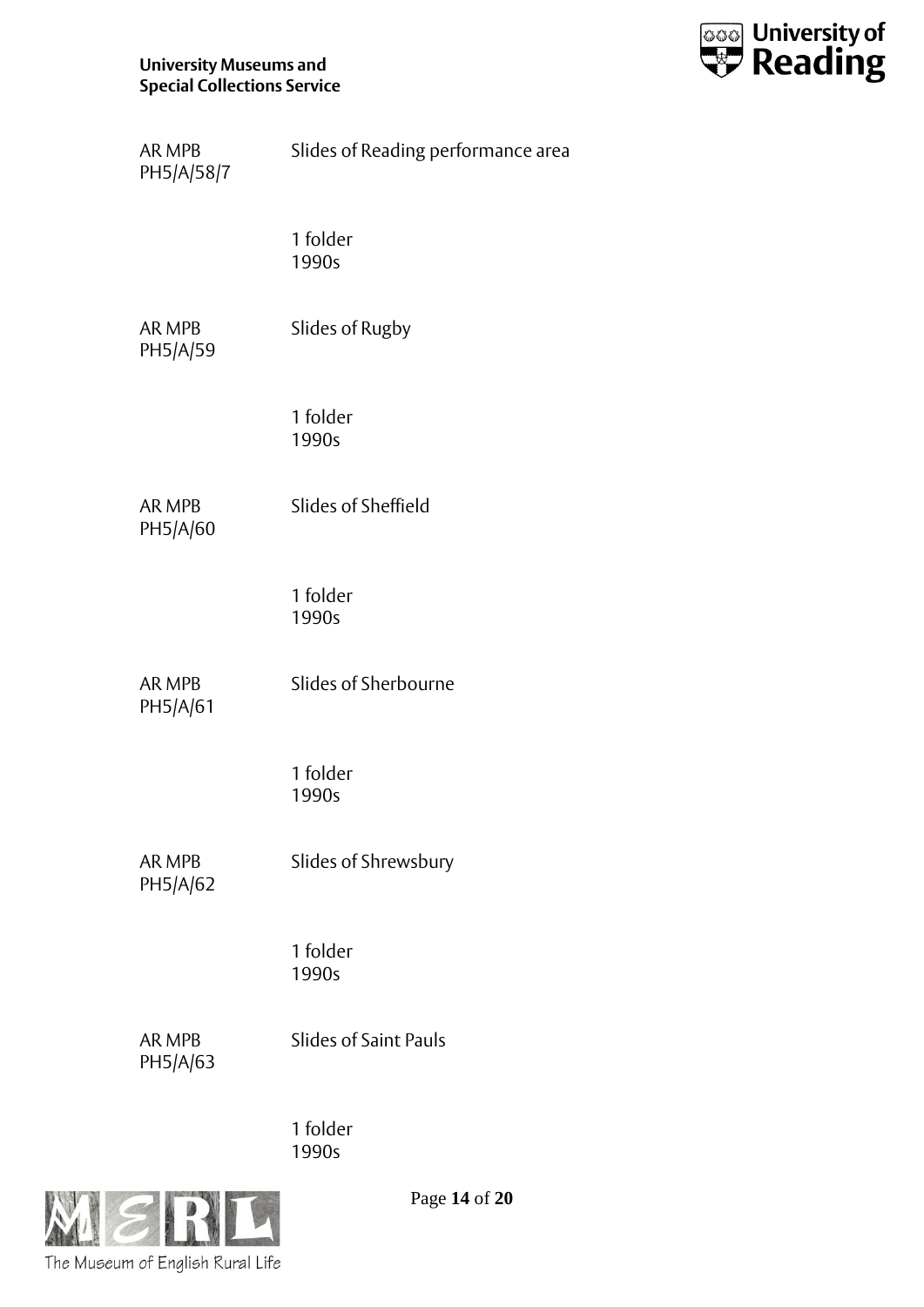

| AR MPB<br>PH5/A/64        | Slides of Stafford         |
|---------------------------|----------------------------|
|                           | 1 folder<br>1990s          |
| AR MPB<br>PH5/A/65        | Slides of Stoke            |
|                           | 1 folder<br>1990s          |
| AR MPB<br>PH5/A/66        | Slides of Stratford        |
|                           | 1 folder<br>1990s          |
| AR MPB<br>PH5/A/67        | Slides of Stratford Newham |
|                           | 1 folder<br>1990s          |
| <b>AR MPB</b><br>PH5/A/68 | <b>Slides of Street</b>    |
|                           | 1 folder<br>1990s          |
| AR MPB<br>PH5/A/69        | Slides of Tewkesbury       |
|                           | 1 folder                   |



Page **15** of **20**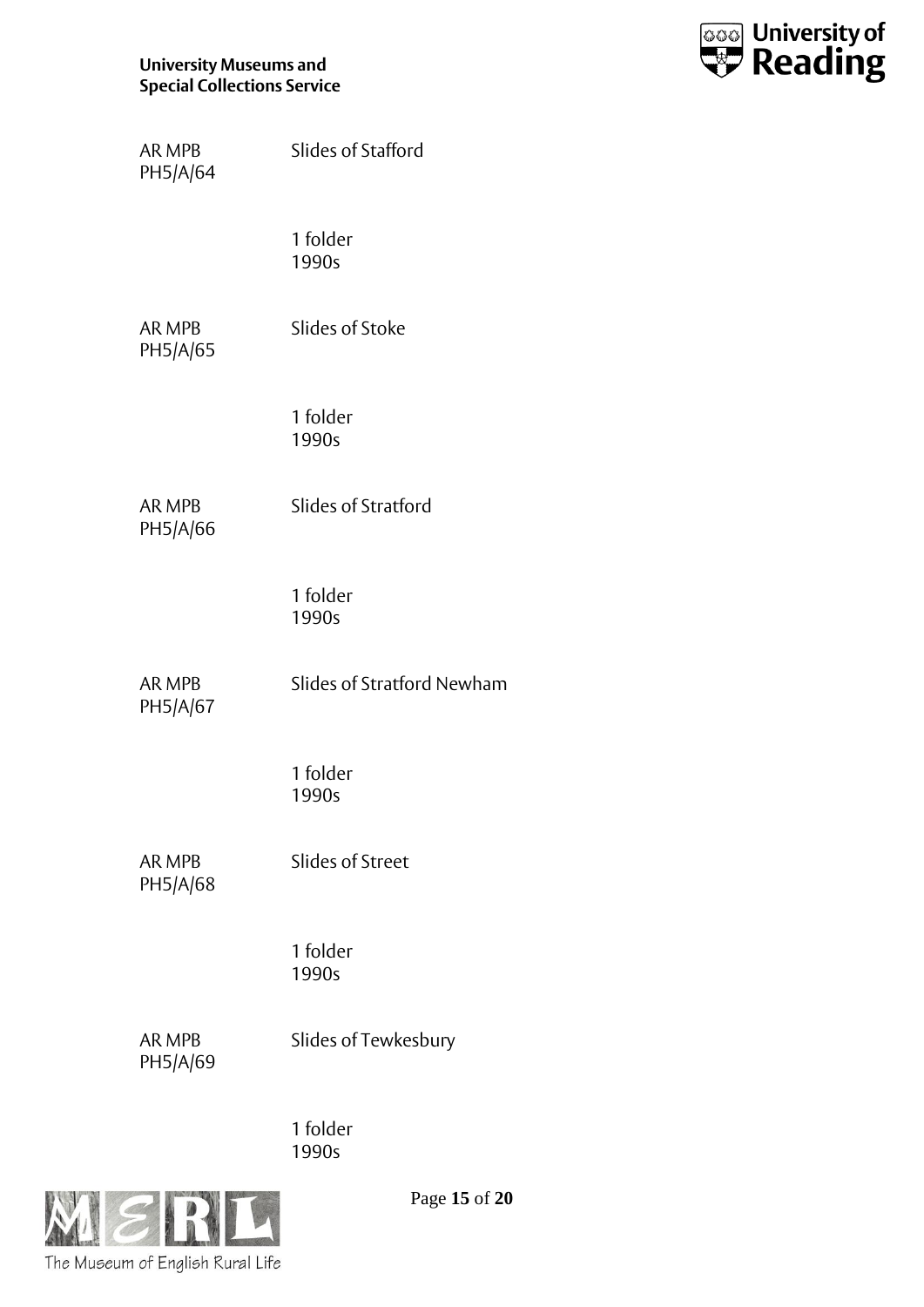

| <b>AR MPB</b><br>PH5/A/70 | Slides of Velp, The Netherlands |
|---------------------------|---------------------------------|
|                           | 1 folder<br>1990s               |
| AR MPB<br>PH5/A/71        | Slides of Wembley Way           |
|                           | 1 folder<br>1990s               |
| <b>AR MPB</b><br>PH5/A/72 | Slides of Whitstable            |
|                           | 1 folder<br>1990s               |
| AR MPB<br>PH5/A/73        | Slides of Windsor               |
|                           | 1 folder<br>1990s               |
| <b>AR MPB</b><br>PH5/A/74 | Slides of Windsor: Lovejoys     |
|                           | 1 folder<br>1990s               |
| AR MPB<br>PH5/A/75        | Slides of unidentified places   |
|                           | 1 folder<br>1990s               |



Page **16** of **20**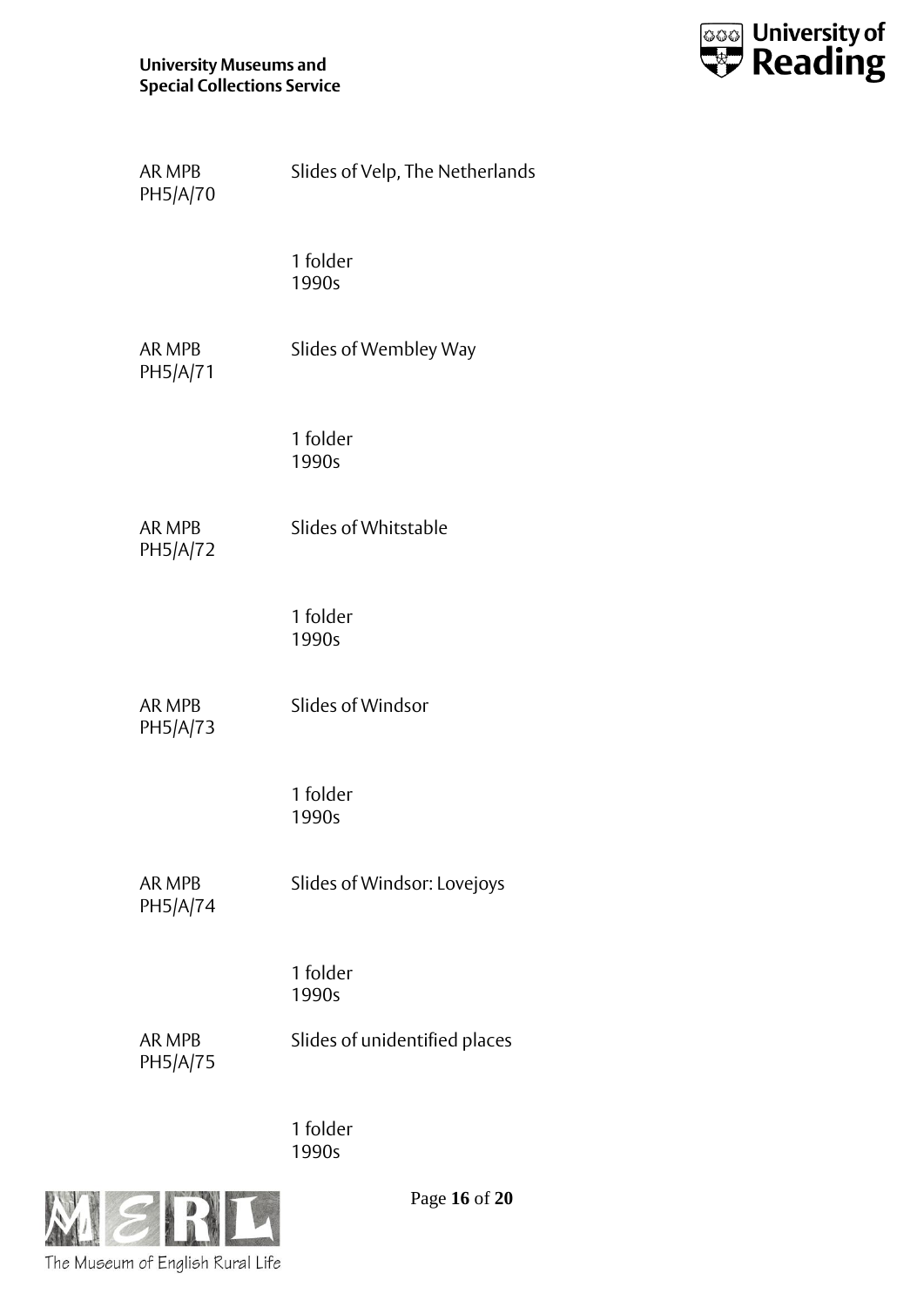

| AR MPB PH5/B                     | <b>Subjects</b>                                           |
|----------------------------------|-----------------------------------------------------------|
|                                  | AR MPB PH5/B/1 Slides of C.E.D. Rocks, West Drayton Depot |
|                                  | 1 folder<br>1990s                                         |
|                                  | AR MPB PH5/B/2 Slides of Cracks, Drought and Subsidence   |
|                                  | 1 folder<br>1990s                                         |
|                                  | AR MPB PH5/B/3 Slides of Enclosure                        |
|                                  | 1 folder<br>1990s                                         |
| AR MPB PH5/B/4 Slides of Erosion |                                                           |
|                                  | 1 folder<br>1990s                                         |
| AR MPB PH5/B/5                   | Slides of Furniture                                       |
|                                  | 1 folder<br>1990s                                         |
| AR MPB PH5/B/6                   | Slides of Level change                                    |
|                                  | 1 folder<br>1990s                                         |



Page **17** of **20**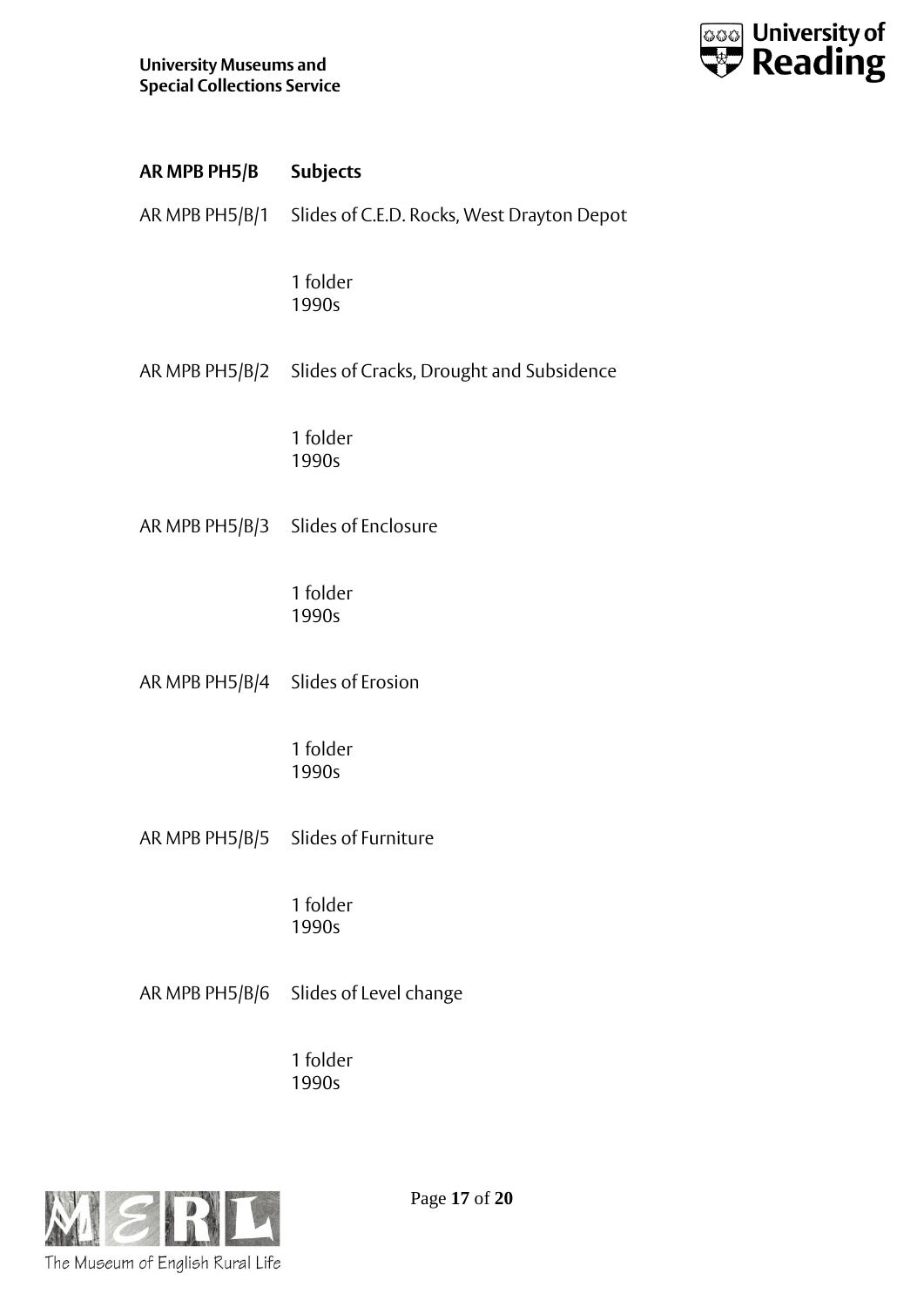

| AR MPB PH5/B/7 | Slides of New Towns |  |
|----------------|---------------------|--|

AR MPB PH5/B/8 Slides of Paving

1 folder 1990s

AR MPB PH5/B/9 Slides of Paving

1 folder 1990s

AR MPB PH5/B/10 Slides of Plant examples

> 1 folder 1990s

AR MPB PH5/B/11 Slides of Plant oddities

> 1 folder 1990s

AR MPB PH5/B/12 Slides of Plants

1 folder 1990s



Page **18** of **20**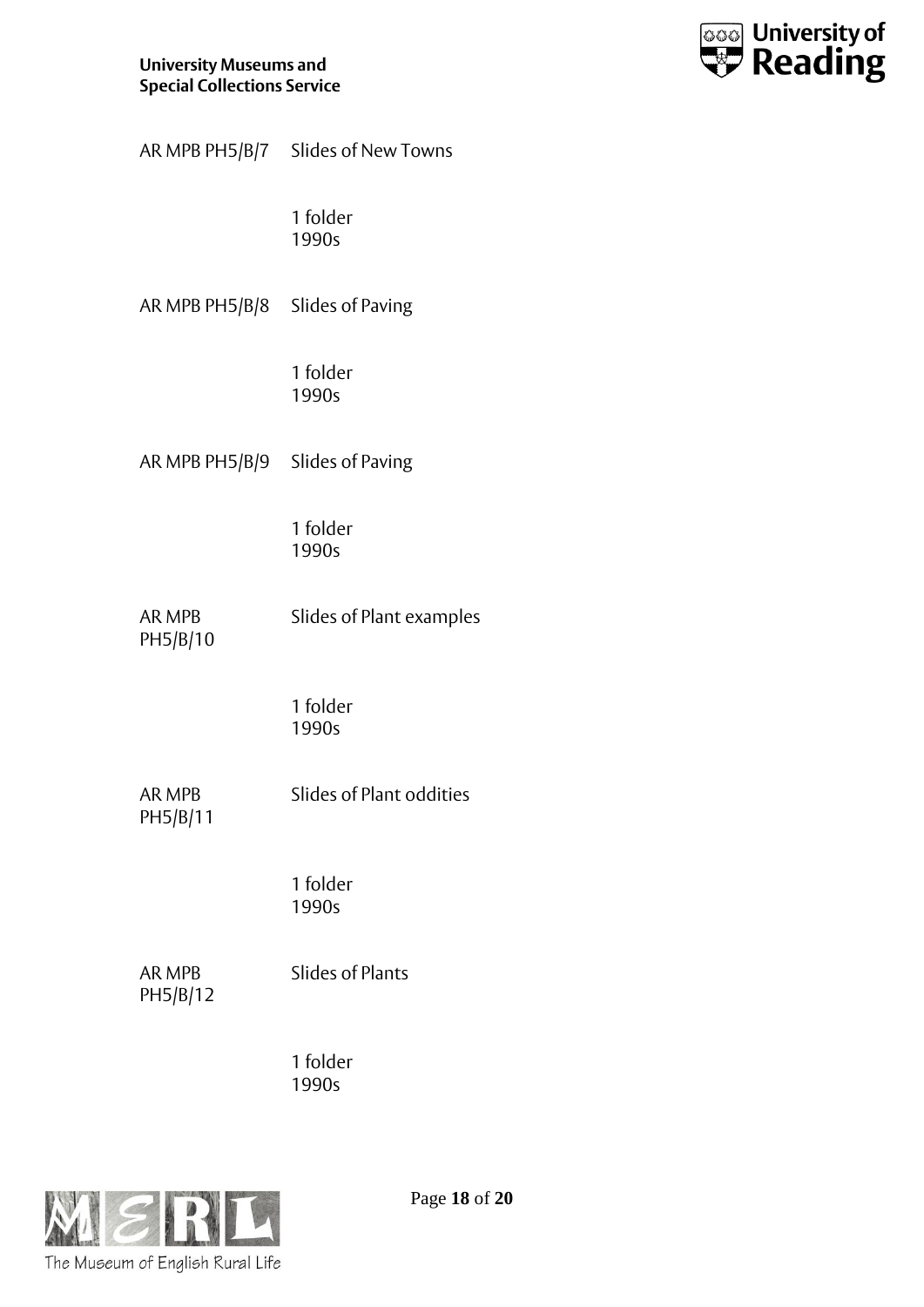

| AR MPB<br>PH5/B/13        | Slides of Play                |
|---------------------------|-------------------------------|
|                           | 1 folder<br>1990s             |
| AR MPB<br>PH5/B/14        | <b>Slides of Posts</b>        |
|                           | 1 folder<br>1990s             |
| AR MPB<br>PH5/B/15        | Slides of Soft details        |
|                           | 1 folder<br>1990s             |
| AR MPB<br>PH5/B/16        | Slides of Soft problems       |
|                           | 1 folder<br>1990s             |
| <b>AR MPB</b><br>PH5/B/17 | Slides of Soft tree details   |
|                           | 1 folder<br>1990s             |
| AR MPB<br>PH5/B/18        | Slides of Teen play equipment |
|                           |                               |



Page **19** of **20**